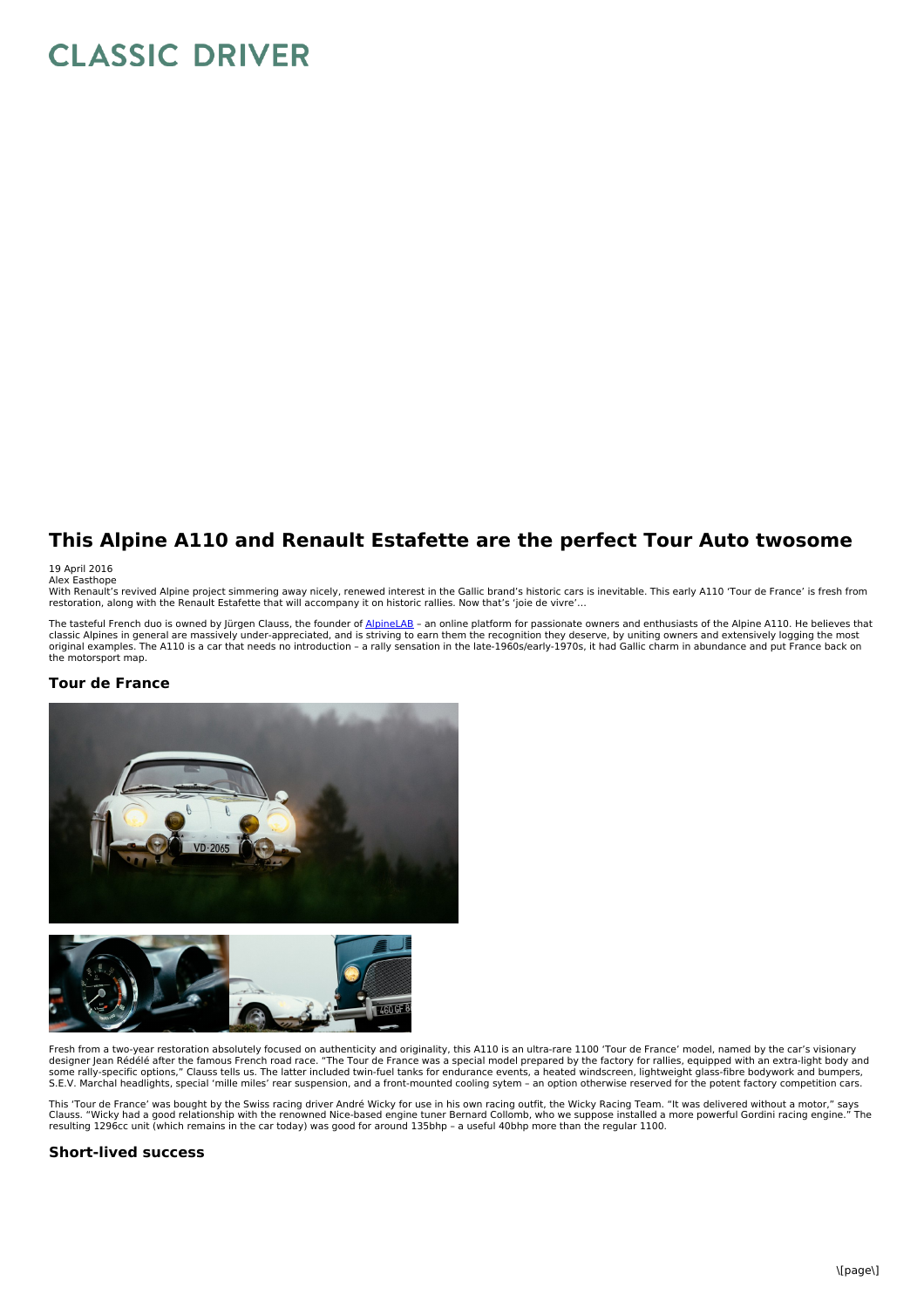

lts known competition history is interesting, albeit fleeting. On the treacherously icy stages of the *Rallye Lyon-Charbonniéres-Stuttgart-Solitude* in 1966, the car's inherent<br>rallying credentials came to the fore, result overall, in what was the model's first attempt at the event. After its retirement in 1974, this car was miraculously stored in Switzerland for almost 40 years, until Clauss located and negotiated to buy it in 2012.

#### **Rédélé's vision**



The final, most potent and wide-bodied Alpine A110s might be most fondly remembered, but there is definitely something to be said for these pure, early examples.<br>"What's so special about the 'Tour de France' in comparison have ever been built. "It's one of the rarest Alpines in existence, so much so that there's almost no information about it on the Internet!"

### **Complete the look...**



For the discerning owner looking to compete in road-rallies and other events, what better counterpart to such a special car than a custom team van from the period?<br>Another overlooked classic (in comparison to the ubiquitou

#### **Talk of the town**